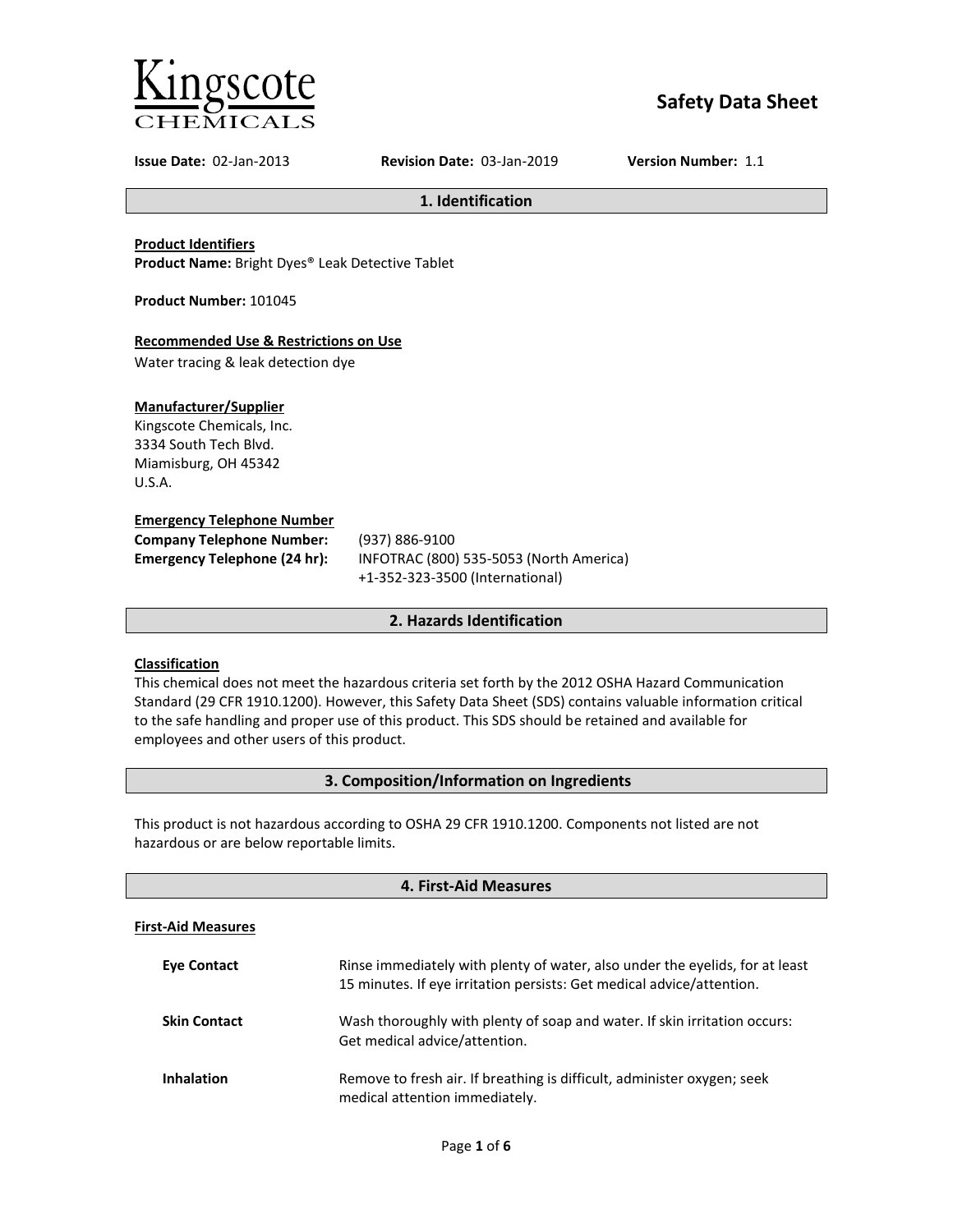# **Ingestion** Rinse mouth. DO NOT induce vomiting. Drink plenty of water. Never give anything by mouth to an unconscious person. Get medical attention if large quantities were ingested or if nausea occurs.

#### **Most Important Symptoms and Effects**

**Symptoms** Will cause staining of the skin on contact. May cause eye irritation. Inhalation of dust may cause respiratory irritation. Ingestion may cause urine to be a blue color until the dye has been washed through the system.

#### **Indication of Any Immediate Medical Attention and Special Treatment Needed**

**Notes to Physician** Treat symptomatically.

# **5. Fire-Fighting Measures**

#### **Suitable Extinguishing Media**

Water spray (fog). Carbon dioxide (CO2). Dry chemical.

#### **Unsuitable Extinguishing Media**

Not determined

#### **Specific Hazards Arising from the Chemical**

Remote possibility of dust explosion. Burning may produce oxides of carbon and nitrogen (NOx).

#### **Protective Equipment and Precautions for Firefighters**

Wear self-contained breathing apparatus pressure-demand, MSHA/NIOSH (approved or equivalent) and full protective gear.

### **6. Accidental Release Measures**

#### **Personal Precautions, Protective Equipment and Emergency Procedures**

| <b>Personal Precautions</b>      | Use personal protective equipment as recommended in Section 8.                                                    |
|----------------------------------|-------------------------------------------------------------------------------------------------------------------|
| <b>Environmental Precautions</b> | Prevent from entering into soil, ditches, sewers, waterways and/or<br>groundwater. See Section 12 and Section 13. |

#### **Methods and Material for Containment and Cleaning Up**

| <b>Methods for Containment</b> | Prevent further leakage or spillage if safe to do so.                                 |
|--------------------------------|---------------------------------------------------------------------------------------|
| <b>Methods for Cleaning Up</b> | Sweep up and collect into suitable containers for disposal. Flush area<br>with water. |

# **7. Handling and Storage**

#### **Precautions for Safe Handling**

| <b>Advice on Safe Handling</b> | Handle in accordance with good industrial hygiene and safety practices. |  |
|--------------------------------|-------------------------------------------------------------------------|--|
|                                | Use personal protection recommended in Section 8. Avoid contact with    |  |
|                                | skin, eyes, or clothing. Avoid breathing dusts. Contaminated clothing   |  |
|                                | should not be allowed out of the workplace.                             |  |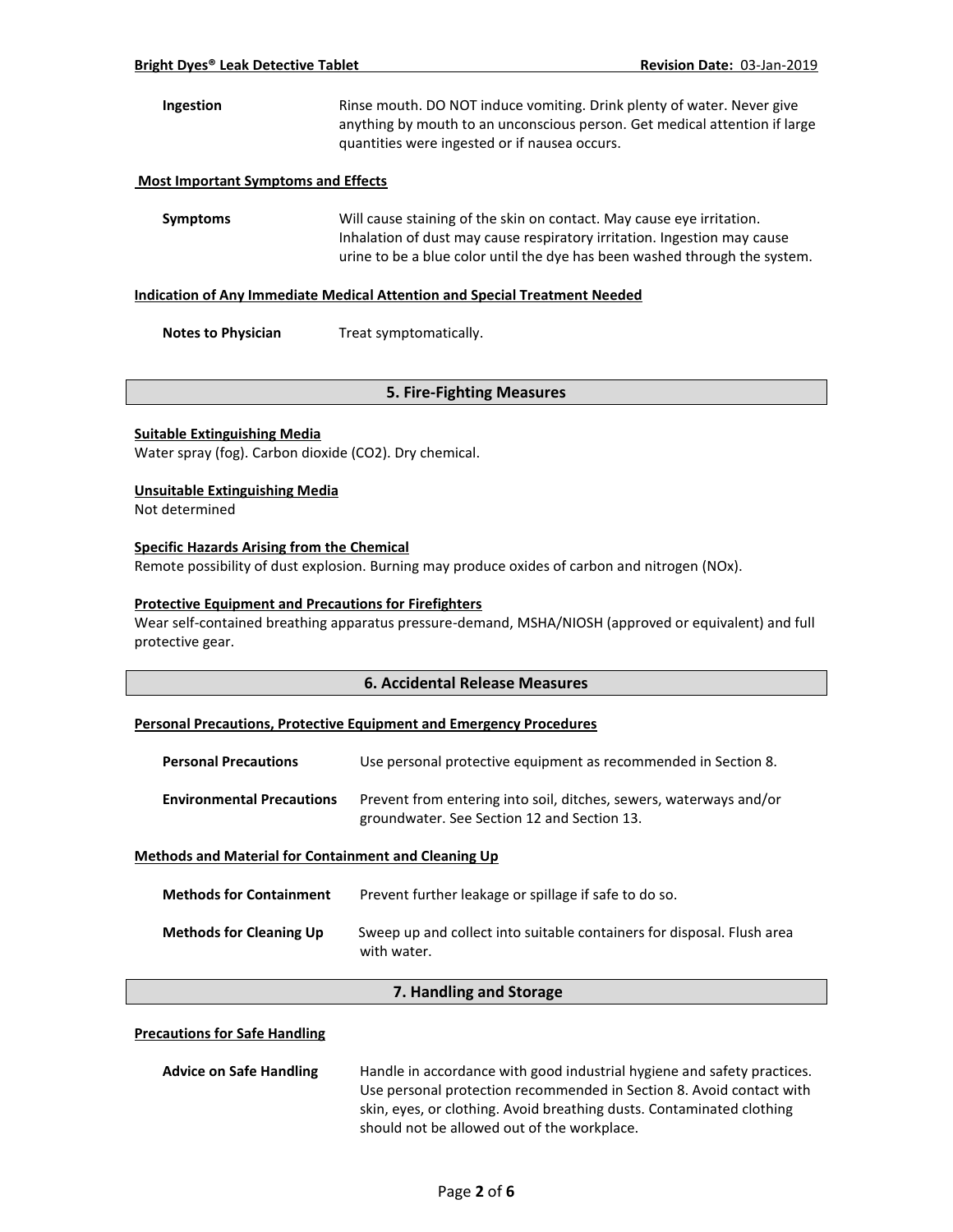### **Conditions for Safe Storage, Including Incompatibilities**

| <b>Storage Conditions</b>     | Keep container tightly closed and store in a cool, dry, and well-<br>ventilated area. Store away from heat, sparks, open flame or any other<br>ignition source. |
|-------------------------------|-----------------------------------------------------------------------------------------------------------------------------------------------------------------|
| <b>Incompatible Materials</b> | None known based on information supplied.                                                                                                                       |

# **8. Exposure Controls / Personal Protection**

#### **Exposure Guidelines**

This product, as supplied, does not contain any hazardous materials with occupational exposure limits established by the region specific regulatory bodies.

### **Engineering Controls**

Ensure adequate ventilation, especially in confined areas. Eyewash stations. Showers.

### **Individual Protection Measures, Such as Personal Protective Equipment:**

| <b>Eve/Face Protection</b>        | Avoid contact with eyes.                                                |
|-----------------------------------|-------------------------------------------------------------------------|
| <b>Skin &amp; Body Protection</b> | Rubber gloves. Suitable protective clothing.                            |
| <b>Respiratory Protection</b>     | Use NIOSH-approved dust mask if dusty conditions exist.                 |
| <b>Hygiene Measures</b>           | Handle in accordance with good industrial hygiene and safety practices. |

# **9. Physical and Chemical Properties**

# **Information on Basic Physical and Chemical Properties Physical State Collection Solid Collection Solid Collection Collection Collection Area Proportional Collection Area Proportion Collection Area Proportion Area Proportion Area Proportion Area Proportion Area Proporti Appearance** Blue tablet **Odor Threshold** Not determined **Color** Blue **Property Values pH** Not applicable **Melting/Freezing Point** Not applicable **Boiling Point/Range** Not applicable **Flash Point** Not applicable **Evaporation Rate Not applicable Flammability (solid, gas)** Not flammable **Upper Flammability Limits** Not applicable **Lower Flammability Limits** Not applicable **Vapor Pressure** Not applicable **Vapor Density** Not applicable **Relative Density Not applicable Specific Gravity** Not applicable **Solubility Highly soluble in water with small amounts of insoluble residue Partition Coefficient** Not determined Auto-ignition Temperature Not determined **Decomposition Temperature** Not determined **Viscosity** Not determined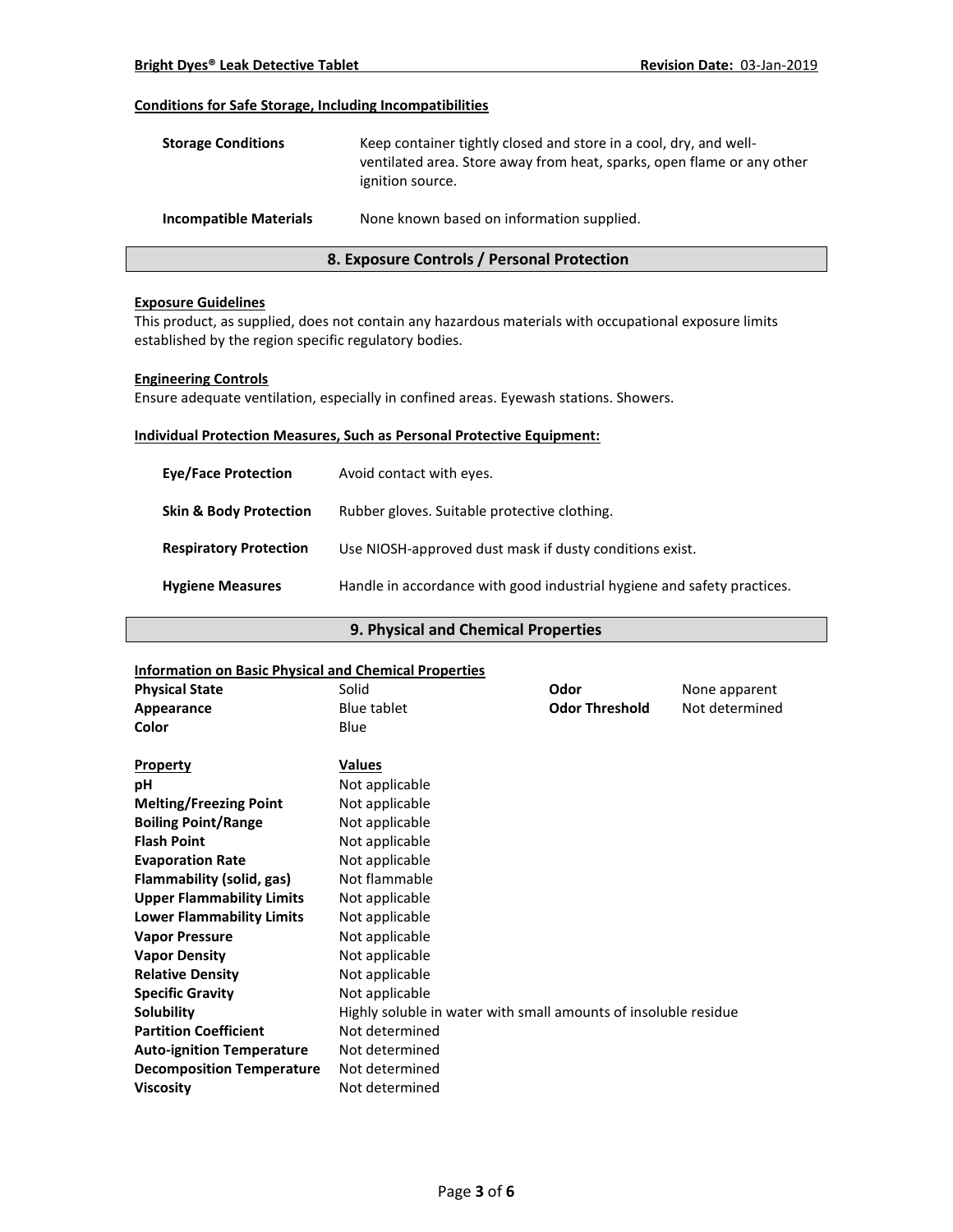# **10. Stability and Reactivity**

#### **Reactivity**

Not reactive under normal conditions.

# **Chemical Stability**

Stable under recommended storage conditions.

#### **Possibility of Hazardous Reactions**

None under normal processing.

#### **Conditions to Avoid**

Keep separated from incompatible substances. Keep out of reach of children.

#### **Incompatible Materials**

None known based on information supplised.

#### **Hazardous Decomposition Products**

Oxides of carbon and nitrogen (NOx).

# **11: Toxicological Information**

#### **Information on Likely Routes of Exposure**

| Inhalation          | Avoid inhalation of dust.            |
|---------------------|--------------------------------------|
| Ingestion           | Do not ingest.                       |
| <b>Skin Contact</b> | May cause an allergic skin reaction. |
| <b>Eye Contact</b>  | Avoid contact with eyes.             |

# **Delayed, Immediate, and Chronic Effects from Short- and Long-Term Exposure**

May cause an allergic skin reaction.

# **Numerical Measures of Toxicity**

Not determined

# **Symptoms Associated with Exposure**

See Section 4 of this SDS for symptoms.

# **Carcinogenicity**

| <b>NTP</b>  | None |
|-------------|------|
| <b>IARC</b> | None |
| <b>OSHA</b> | None |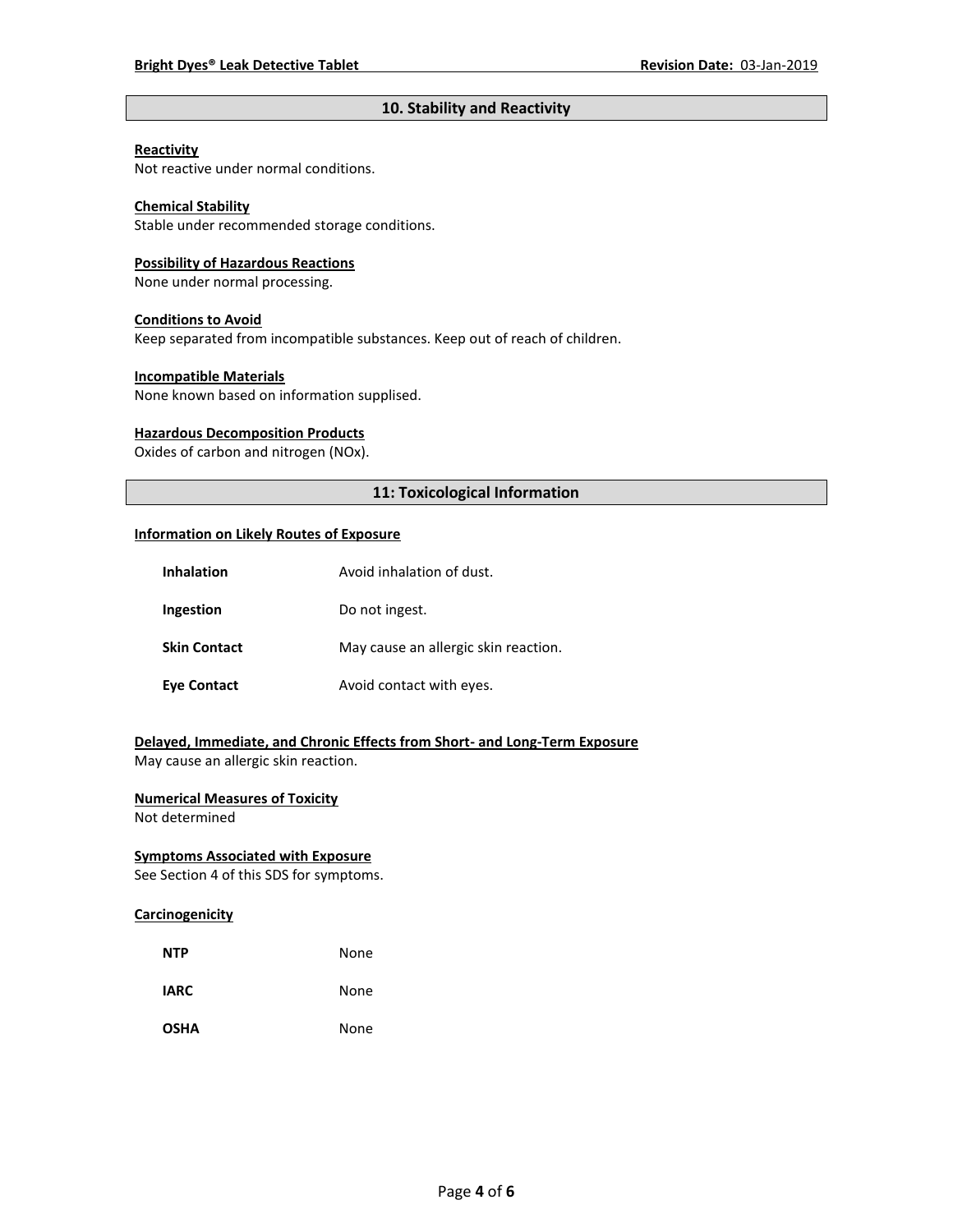#### **12. Ecological Information**

#### **Ecotoxicity**

This product is not classified as environmentally hazardous. However, this does not exclude the possibility that large or frequent spills can have a harmful or damaging effect on the environment.

#### **Component Information**

Not available

# **Persistence/Degradability**

This product is biodegradable.

#### **Bioaccumulation**

Not determined

#### **Mobility**

Not determined

#### **Other Adverse Effects**

Not determined

### **13. Disposal Considerations**

#### **Waste Disposal Methods**

Dispose of in accordance with federal, state, and local regulations.

#### **Contaminated Packaging**

Do not re-use empty containers.Dispose of containers in accordance with federal, state, and local regulations.

## **14. Transport Information**

#### **Note**

See current shipping paper for most up-to-date shipping information, including exemptions and special circumstances.

| DOT  | Not regulated |
|------|---------------|
| IATA | Not regulated |
| OMDG | Not regulated |

### **15: Regulatory Information**

#### **International Inventories**

Not determined

#### **U.S. Federal Regulations**

**CERCLA** This material, as supplied, does not contain any substances regulated as hazardous substances under the Comprehensive Environmental Response Compensation and Liability Act (CERCLA) (40 CFR 302) or the Superfund Amendments and Reauthorization Act (SARA) (40 CFR 355).